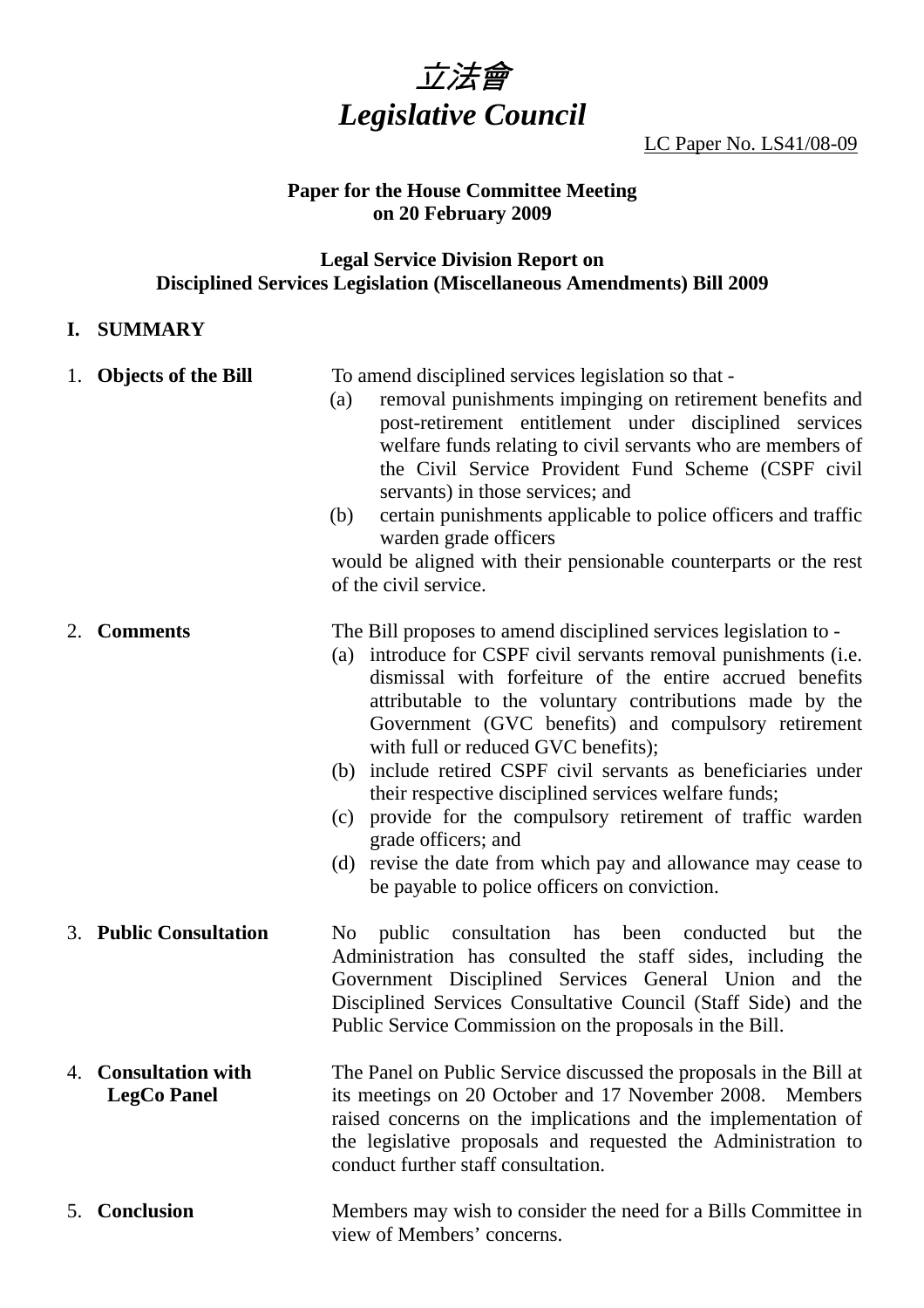# **II. REPORT**

## **Objects of the Bill**

To amend disciplined services legislation so that -

- (a) removal punishments impinging on retirement benefits and post-retirement entitlement under disciplined services welfare funds relating to civil servants who are members of the Civil Service Provident Fund (CSPF) Scheme (CSPF civil servants) in those services; and
- (b) certain punishments applicable to police officers and traffic warden grade officers

would be aligned with their pensionable counterparts or the rest of the civil service.

## **LegCo Brief Reference**

2. CSBCR/DP/4-075-002/4 issued by the Civil Service Bureau on 11 February 2009.

#### **Date of First Reading**

3. 18 February 2009.

## **Comments**

#### Removal Punishments

4. According to paragraph 7 of the LegCo Brief, the first batch of CSPF civil servants will complete ten years of service by 2010 and be fully vested with their accrued benefits attributable to the voluntary contributions made by the Government (GVC benefits) when they leave the service. There is a need to put in place before then removal punishments which may impinge on retirement benefits of CSPF civil servants found guilty of misconduct or offences, according to the terms and conditions of the CSPF Scheme.

5. Under Part 2 of the Bill, amendments are proposed to be made to the provisions on punishments which impinge on retirement benefits of CSPF civil servants in the following disciplined services legislation -

(a) the Fire Services Ordinance (Cap. 95);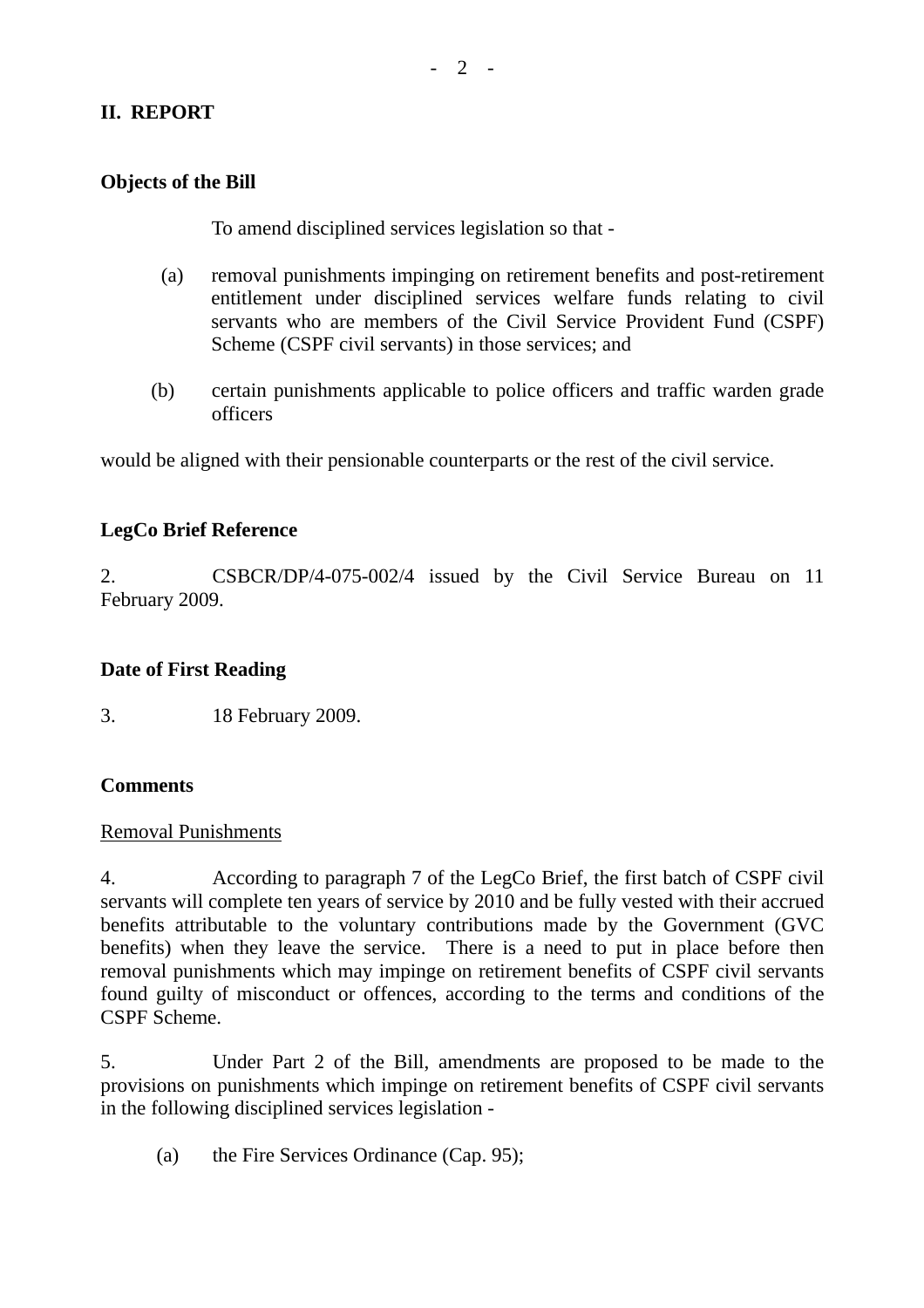- (b) the Police Force Ordinance (Cap. 232);
- (c) the Prisons Ordinance (Cap. 234);
- (d) the Government Flying Service Ordinance (Cap. 322);
- (e) the Customs and Excise Service Ordinance (Cap. 342); and
- (f) the Traffic Wardens (Discipline) Regulations (Cap. 374 sub. leg. J).

6. The effect of the proposed amendments in Part 2 is mainly that, like civil servants appointed on pensionable terms whose pensions may be forfeited or reduced on dismissal or compulsory retirement respectively, CSPF civil servants may also be subject to the following similar punishments on removal from office -

- (a) in the case of dismissal, their GVC benefits, together with any investment income, profits or losses, will not be payable to them; or
- (b) in the case of compulsory retirement, their GVC benefits may be granted to them in full, reduced or forfeited.

## Disciplined Services Welfare Funds

7. Under Part 3 of the Bill, the description of former members/employees of disciplined services as beneficiaries of their respective disciplined services welfare funds in the following Ordinances is proposed to be amended to include former CSPF civil servants who have retired from the disciplined services of the Government so that such former CSPF civil servants will be accorded the same status as their pensionable counterparts under their respective departmental welfare funds -

- (a) the Fire Services Ordinance (Cap. 95);
- (b) the Police Force Ordinance (Cap. 232);
- (c) the Prisons Ordinance (Cap. 234);
- (d) the Government Flying Service Ordinance (Cap. 322);
- (e) the Immigration Service Ordinance (Cap. 331); and
- (f) the Customs and Excise Service Ordinance (Cap. 342).

# Compulsory Retirement of Traffic Warden Grade Officers

8. Part 4 of the Bill amends the Traffic Wardens (Discipline) Regulations (Cap. 374 sub. leg. J) to provide that traffic warden grade officers who are found guilty of a disciplinary offence may be compulsorily retired and to make minor textual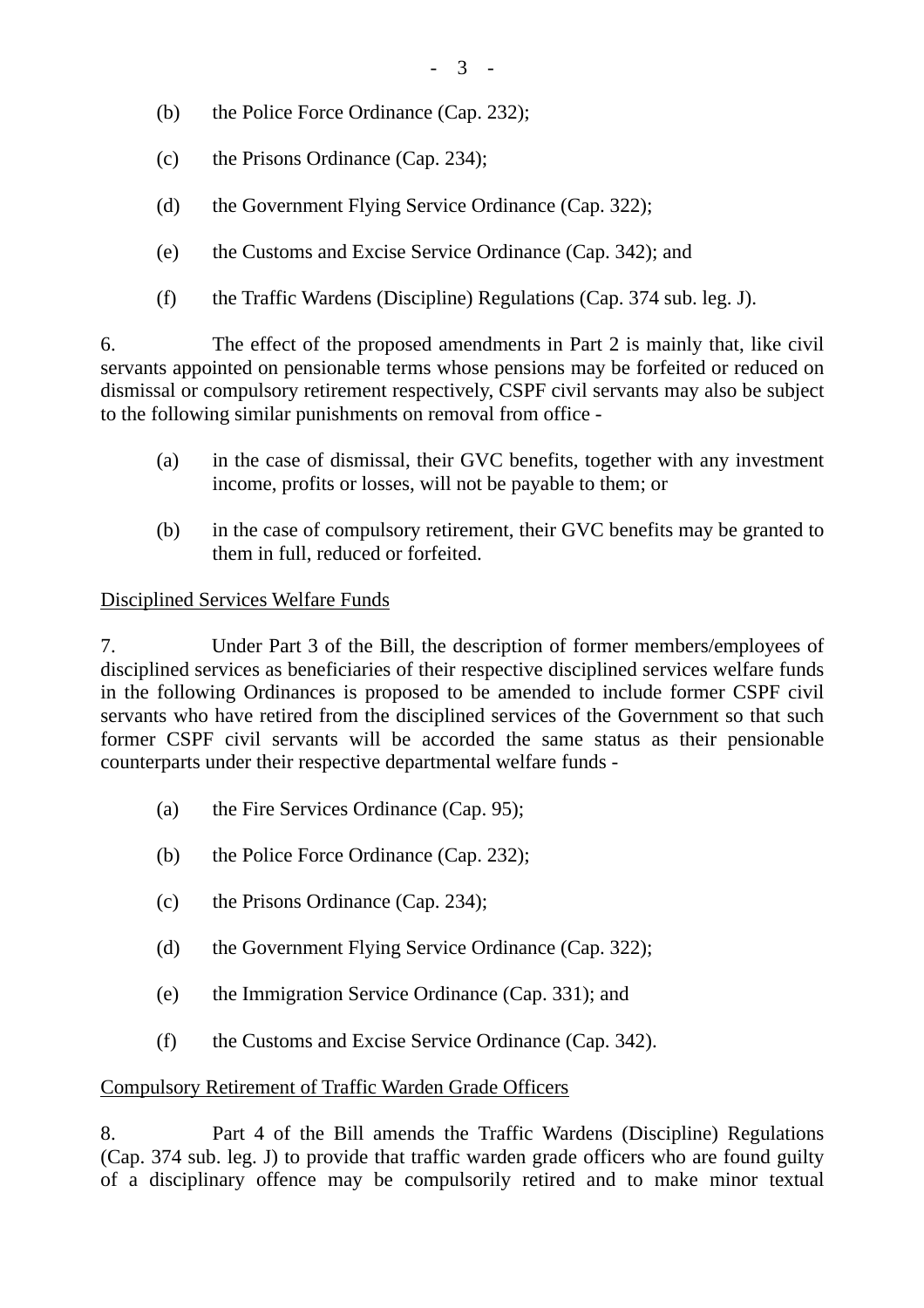amendments for achieving consistency in provisions on punishments that may be imposed on those officers. According to paragraph 18 of the LegCo Brief, the proposed addition of compulsory retirement as punishment is in line with the arrangement for the rest of the civil service.

## Stoppage of Pay and Allowance of Police Officers

9. Under Part 5 of the Bill, section 37(4) of the Police Force Ordinance is proposed to be amended so that pay and allowance may cease to be payable to a convicted police officer with effect from the date on which that officer is found guilty of a criminal offence by a court, instead of the date following that of the finding. According to the LegCo Brief, this is to bring the provision on stoppage of pay and allowance on conviction of police officers in line with the practice currently adopted in relation to other public officers.

#### Transitional Provisions

10. Part 6 of the bill deals with transitional provisions in relation to Parts 2, 4 and 5 of the Bill such that these Parts will apply after commencement notwithstanding that the misconduct or offence or criminal offence was committed before the commencement.

## **Public Consultation**

11. According to paragraph 23 of the LegCo Brief, the Administration consulted the staff sides between May to July 2008 on the original proposed disciplinary framework for CSPF civil servants and other related proposals. The staff sides were mainly concerned with four aspects of the original proposals regarding the calculation of reduction of CSPF benefits for compulsory retirement with reduced GVC benefits, the inclusion of investment return from GVC benefits in the calculation of reduction of GVC benefits, the proposed increase in fine ceiling and the proposed shortening of the triggering period for invoking summary dismissal action due to prolonged unauthorized absence for certain disciplined services. These concerns were taken into account by the Administration in revising the original proposals.

12. According to paragraph 25 of the LegCo Brief, the Administration also consulted the Public Service Commission on the proposals in the Bill. The Public Service Commission generally supports the proposals.

## **Consultation with LegCo Panel**

13. The Panel on Public Service discussed the proposals in the Bill at its meetings on 20 October and 17 November 2008. At the meeting on 17 November 2008, the Panel also received views from the Government Disciplined Services General Union (GDSGU) and the Disciplined Services Consultative Council (Staff Side) (DSCC Staff